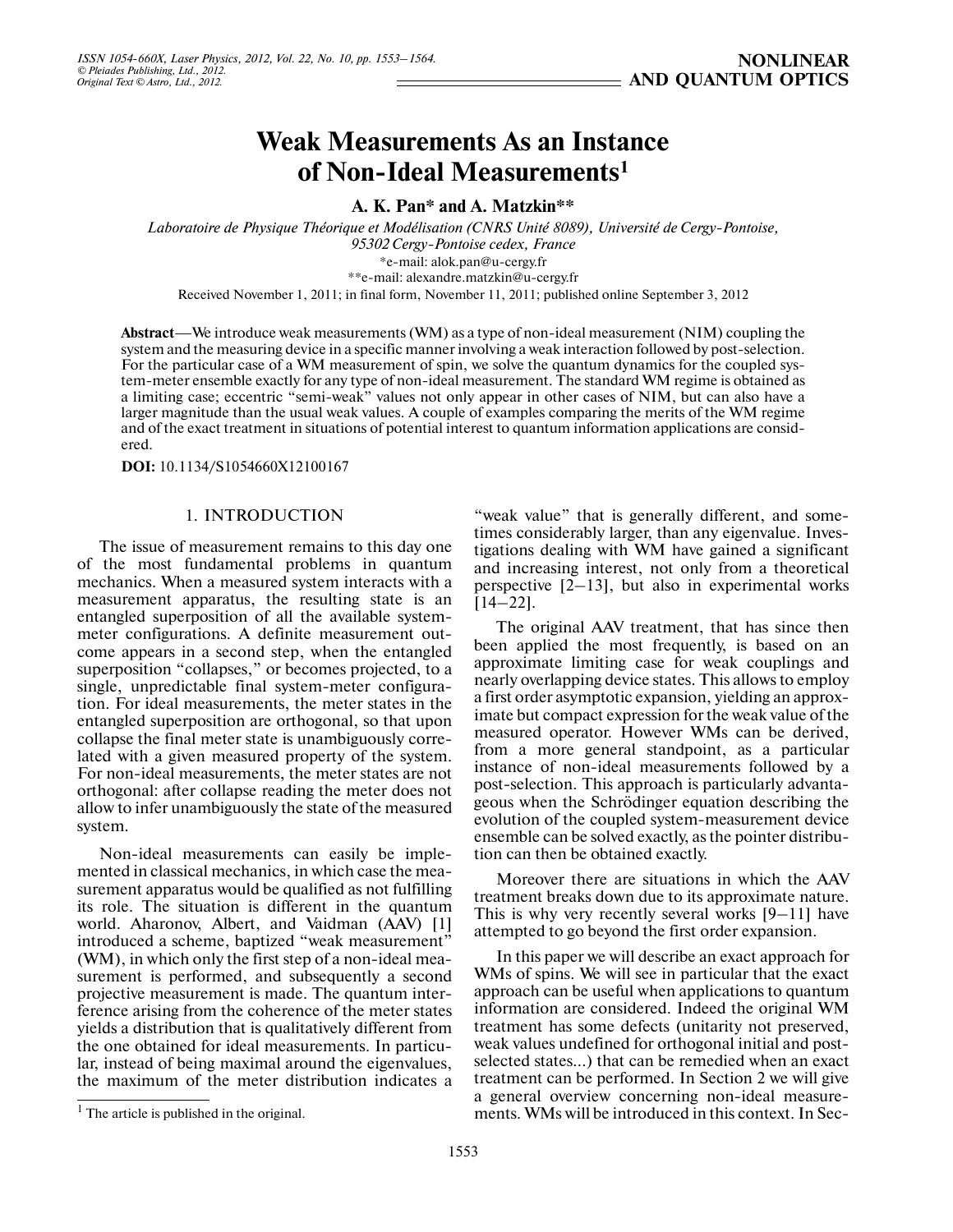tion 3 we revisit the AAV approach for WMs of spins and compare it to an exact treatment based on solving the Schrödinger equation. We will see that for an arbi trary non-ideal measurement apparatus one can define "semi-weak values" that approach the usual weak values in the asymptotic limit. In Section 4 we will point out some ambiguities of the usual WM treat ment in situations that may be of interest in quantum information applications. We also give an example in which the exact treatment allows to find a solution to a quantum game that would be impossible to solve with the usual approach. Our conclusions will be given in Section 5.

# 2. NON-IDEAL MEASUREMENTS

### *2.1. Classical Measurements*

Measurements in classical mechanics are more involved than the straw man generally presented when contrasting the classical and quantum measurement processes. The initial state of a system is seldom a point but a distribution  $\rho_S(\mathbf{x}, \mathbf{p}, t_i)$  in phase space. The measurement apparatus has a distribution  $\rho_M(\mathbf{X}, \mathbf{P}, t_i)$ . The evolution of  $\rho_S$  and  $\rho_M$  is generated by a Hamiltonian of the type

$$
H_0(\mathbf{x}, \mathbf{p}) + g(t)A(\mathbf{x}, \mathbf{p})\mathbf{X},\tag{1}
$$

where for definiteness we assume the measured system variable  $A(x, p)$  couples to the *X* coordinate of the meter with a strength and during the short time-win dow specified by  $g(t)$ .  $H_0$  is the Hamiltonian of the system and the meter is assumed initially at rest. It is straightforward [23] to solve the equations of motion: the meter will acquire a momentum  $P<sub>X</sub>$  proportional to  $\int g(t')A(\mathbf{x}, \mathbf{p})dt'$ . The system will be disturbed by the measurement: *any* dynamical variable *B*(**x**, **p**) will undergo a backreaction due to the interaction with the meter. The precision Δ*A* to which the measurement outcome can be known depends on the meter distribu-

Assume, for the sake of comparison with the quan tum situation, that  $\rho_s$  is such that *A* is narrowly peaked around two values,  $A = \pm 1$ . The phase-space distribution after the measurement is formally obtained by solving the Liouville equation. Integrating the phase space distribution over the momenta **p** and **P** of the system and the device respectively leads to the config uration space distribution

$$
\rho_S^+(x,t)\rho_M^+(X,t) + \rho_S^-(x,t)\rho_M^-(X,t), \qquad (2)
$$

where the  $\pm$  superscripts label the motion of the meter in the positive or negative directions along *X*, accord ing to whether the value of  $A$  was around  $\pm 1$ . If one reads the meter by looking at its position  $X_f$ —for example when the meter hits a screen placed perpen dicularly to the initial direction prior to the measurement—then the measurement will be said to be *ideal* if  $\mathbf{X}_f$  can be ascribed unambiguously either to  $\rho_M^+$  or to  $\rho_M^+$ . The condition for the measurement to be ideal is

thus that the statistical distributions  $\rho_M^{\pm}$  of Eq. (2) do not overlap in configuration space. If the distributions do overlap, then the measurement will be said to be *non-ideal*: a reading of the meter does not correlate with a specific value of the measured system variable. Without developing a specific model to get quantita tive estimates, it is clear that the idealness of the mea surement will depend on the initial distribution of the meter (a broad initial distribution is unlikely to yield two separate post-measurement distributions) and on the coupling strength (a small coupling strength will not lead to momenta  $P_X$  sufficiently large so as to lead to a total separation).

Note that with the Hamiltonian given by Eq. (1) the value of the measured property  $A(\mathbf{x}, \mathbf{p})$  at the time of measurement is perfectly well-defined (including the disturbance it suffers). The use of statistical distri butions is due to the ignorance of the precise initial conditions of the system and measuring device vari ables. The distribution given by Eq. (2) is epistemic (see, for example [26]) and is updated once the out come is *known* (irrespective of whether the measure ment took place a few nanoseconds or a few centuries ago). In the ideal case the distribution given by Eq. (2) is updated to a new distribution that is contained within one of the two terms of Eq. (2), depending on the outcome. In the non-ideal case, Eq. (2) is updated to a new distribution still containing terms associated with both outcomes; the form of the updated distribu tion depends on the specific form of Eq. (2) and on the precision of the measurement.

#### *2.2. Quantum Measurements*

The corresponding quantum version of the classi cal measurement scheme depicted above involves an initial state at  $t = t_i$ 

$$
|\Psi(t_i)\rangle = |\chi(t_i)\rangle_{S} |\psi(t_i)\rangle_{M}, \qquad (3)
$$

where  $|\chi(t_i)\rangle$  and  $|\psi(t_i)\rangle$  denote quantum states of the system and meter respectively at  $t = 0$ . The coupling Hamiltonian is taken of the form

$$
\hat{H}_{\text{int}} = g(t)\hat{A}\hat{X},\tag{4}
$$

where  $\hat{A}$  is the operator representing the measured property of the system having eigenstates  $|\alpha_{+}\rangle$  with eigenvalues  $\pm 1$ . The expansion of  $|\chi(t_i)\rangle$  over this basis reads

$$
|\chi(t_i)\rangle = \alpha_+|\alpha_+\rangle + \alpha_-|\alpha_-\rangle. \tag{5}
$$

*g*(*t*) is again a window function non-vanishing only during the duration  $\tau$  of the interaction; we shall define

tion.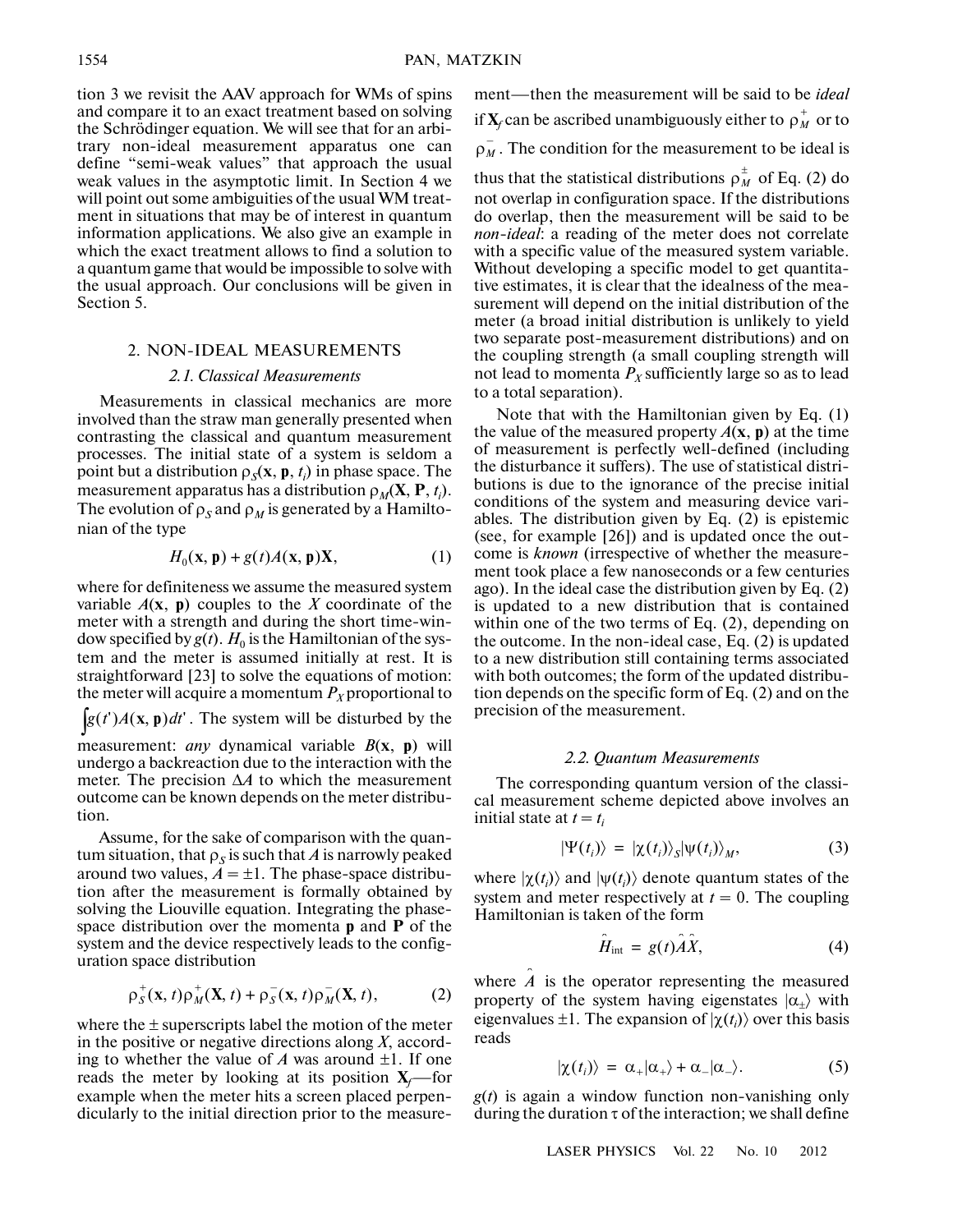the overall measurement strength by  $\bar{g}$  =  $\int_{\Delta t' = \tau} g(t') dt'$ . If the interaction is turned on at  $t_i = 0$ , then for  $t > \tau$  the unitary evolution brings  $|\Psi_0\rangle$  to

$$
|\Psi(t)\rangle = \alpha_{+}|\alpha_{+}\rangle|\psi_{+}(t)\rangle + \alpha_{-}|\alpha_{-}\rangle|\psi_{-}(t)\rangle. \qquad (6)
$$

This entangled superposition subsists until the second stage of the measurement is completed, that is until the meter collapses to a final state, actualizing at that point the state of the system.

For ideal measurements the meter states  $|\psi_+(t)\rangle$ and  $|\psi_-(t)\rangle$  are orthogonal, establishing a one to one correspondence with the system states. If the spatial position  $\mathbf{X}_f$  of the meter is monitored, the recording of an event at this position implies that either  $\langle X_f | \psi_+ \rangle$  or  $\langle X_f | \psi_-\rangle$  vanish, depending on  $X_f$ . The meter has collapsed to a subspace of  $|\psi_+(t)\rangle$  and  $|\psi_-(t)\rangle$  each correlated unambiguously with  $A = +1$  and  $A = -1$ , respectively. The measurement process is completed at that point [24, 25]; it is mathematically equivalent to the projection  $\langle \alpha_{\pm} | \chi(t_i) \rangle$ . Whether this collapse is physically real [26] or an epistemic operation (as is the case for the classical distributions mentioned above) lies at the heart of the measurement problem [27]. A purely epistemic approach assimilating the collapse with a Bayesian update is hardly tenable, as this would imply that the system possessed the measured property prior to the collapse. On the other hand, attempts to under stand what collapses and why it collapses remain highly controversial and many solutions have been proposed (dynamical reduction models implying spontaneous collapse [28], the need to place a quan tum-classical cut when the quantum measurement is amplified in an ultimately classical device [29], the irreversibility of the phase delocalization when the meter interacts with the high number of degrees of freedom of its environment [30], the existence of a point-like particle populating a single term of the superposition whereas the other wavepackets are empty [31], our biological inability to follow the simultaneous branches of an infinity of multiple uni verses [32], etc.).

In the non-ideal case, the device states are *not* orthogonal. The collapse brings the meter to a com mon subspace of  $|\psi_+(t)\rangle$  and  $|\psi_-(t)\rangle$  and the resulting meter distribution displays the coherence of the over lapping device states. The basis ambiguity does not allow the measurement process to yield a definite out come for the measured property of the system, and there is thus no one to one correspondence between the system and the pointer position. Nevertheless, non-ideal measurements can be useful when an addi tional ideal projective measurement is made subse quently to the non-ideal one: for historical reasons related to attempts to give a time-symmetric formula tion of quantum mechanics [33], the selection of a given eigenstate of this additional measurement is known as post-selection.

#### *2.3. Invoking Post-Selection: Exotic Meter Distributions and "Weak Measurements"*

For  $t > \tau$ , we have seen that the system-meter state is entangled and given by Eq. (6). Now, before com pleting the last step of that measurement (with the irreversible amplification that would lead to the col lapse of the system-meter entangled state), a complete ideal measurement (i.e., including collapse) is made for a different property of the system, represented by the operator  $\hat{\mathbf{\beta}}$  having eigenstates  $|\beta_{\pm}\rangle$  with eigenvalues ±1. A given final state among the two possible out comes, say,  $|\beta_{+}\rangle$  is selected. The projection  $\langle \beta_{+}|\Psi(t)\rangle$ yields (it is unnecessary, though straightforward, to introduce explicitly the second meter states) the non ideal meter state

$$
|\psi_M^{ps}\rangle = \alpha_+\langle\beta_+|\alpha_+\rangle|\psi_+(t)\rangle + \alpha_-\langle\beta_+|\alpha_-\rangle|\psi_-(t)\rangle. \quad (7)
$$

Hence after post-selection the first measuring device—the one that was employed for the non-ideal measurement, will be described by the non-diagonal density matrix

$$
\rho_M^{ps} = \mathrm{Tr}_S(\Pi_{\beta_+}|\Psi(t)\rangle\langle\Psi(t)|\Pi_{\beta_+}), \tag{8}
$$

where  $\Pi_{\beta_{+}} \equiv |\beta_{+}\rangle\langle\beta_{+}|$ . Given that the measurement is non-ideal and that the collapse happens for a different subsequent projective measurement the meter distri bution obtained from Eqs. (7), (8) is different from the one associated with ideal measurements (non-over lapping meter states and collapse). These distributions are not peaked at the eigenvalues but can present any form (including exotic ones, with maxima well beyond the eigenvalues) depending on the initial meter state and on the details of the measurement interaction.

A particularly interesting instance of Eqs. (7), (8) arises when the coupling interaction given by Eq. (4) is weak and the device states are nearly orthogonal: this is the weak measurement regime. The evolution oper-

ator obtained from  $\hat{H}_{int}$  can then be approximately expanded to first order with the meter state barely affected by the coupling while the system state under goes a first order transition. As a result of the post selection Eq. (7) can be approximated by

$$
|\psi_M^{\text{ps}}(t>\tau)\rangle \approx \exp\left(i\bar{g}\left\{\frac{\langle\beta_+\mid\hat{A}\mid\chi(t_i)\rangle}{\langle\beta_+\mid\chi(t_i)\rangle}\right\}\hat{X}\right)|\psi(t_i)\rangle, \quad (9)
$$

yielding an overall phase-shift in the *X* variable. The term between {..} is the "weak value" introduced by AAV [1] which can be beyond the eigenvalue limit, whose treatment is recalled immediately below in the case of spin measurements.

LASER PHYSICS Vol. 22 No. 10 2012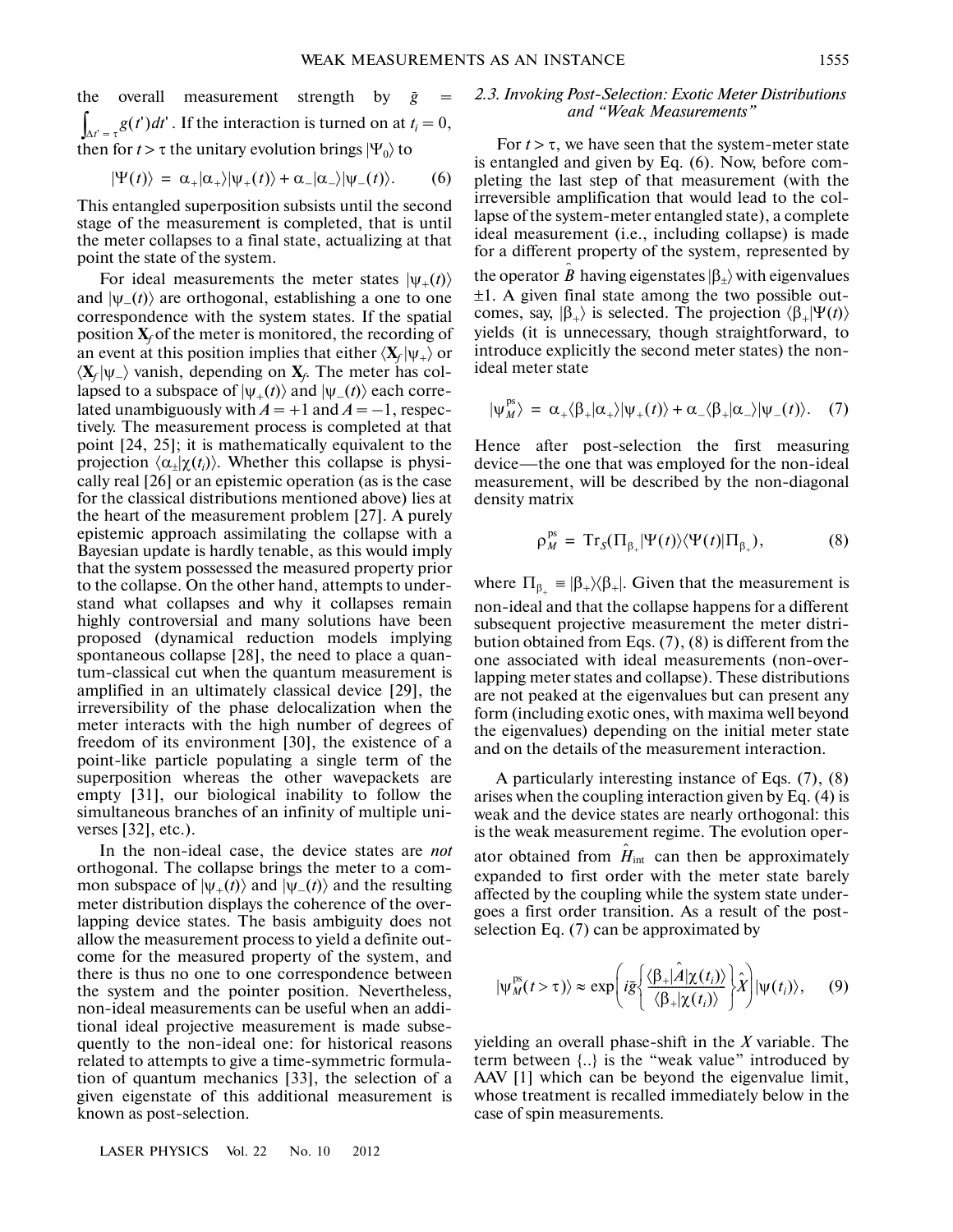

**Fig. 1.** Three SG setups account for the state-preparation (pre-selection), the weak measurements of the spin opera tor  $\hat{\sigma}_x$  and the post-selection.

# 3. WEAK MEASUREMENT OF A DICHOTOMIC SPIN OBSERVABLE: AN EXACT TREATMENT

## *3.1. General Remarks*

The goal is to present the WM scenario as an instant of general non-ideal measurements when the coupling is very weak representing extreme non-ideal situation. The opposite extreme limit corresponds to the strong measurement. However, between these two limiting cases there is a whole continuous range of non-ideal situations. Note that the AAV formulation of WM scenario considers only the first order expan sion of the interaction and as such cannot accommo date an arbitrary non-ideal regime. We investigate these regimes in a simple analytically tractable system of spin-1/2 particle passing through a series of Stern– Gerlach setups.

It is the feature of this exact treatment allows us to explore the intermediate non-ideal regimes of mea surement situations where the corresponding mea sured values we coin as "semiweak" values that display potentially interesting effects. We will show in particu lar that in the non-ideal regime, not only can eccentric outcomes be obtained, but that the resulting semiweak values can also be beyond the weak value predicted by AAV formalism. Interestingly, when the standard AAV formalism fails for orthogonal pre- and post-selection, we will also see that it is indeed possible to observe dichotomic outcomes of the pointer, as in the case of strong measurements, but with eccentric shifts.

We shall first briefly encapsulate the essence of the standard WM of AAV and point out its limitations. We then generalize the treatment for any arbitrary strength of the coupling that requires the relevant Schrödinger equation to be exactly solved.

The standard WM procedure [1, 2] comprises three different measurements: a strong measurement for state preparation (historically termed as pre-selec tion), a strong projective measurement for selecting a specific subensemble (coined as post-selection), and in between the pre- and post-selection a weak interac tion is introduced so that system state remains virtually unaffected by this intermediate interaction (see Fig. 1) allowing a nearly overlapping meter states. The entire process can be explained in terms of a series of three Stern–Gerlach (SG) setups—the problem that can be solved analytically.

Let a beam of spin 1/2 neutral particles, pass through these SG setups. The first SG is used to pre pare the spin pre-selected state labeled by  $|\chi_{\text{in}}\rangle$ . The total initial wave function after the first SG setup is  $\Psi_{\text{in}} = \psi_0(x) | \chi_{\text{in}}\rangle$ . The spatial part  $\psi_0(x)$  is taken to be a Gaussian wave packet peaked at the entry point  $(x = 0)$ of the second SG at  $t = 0$ . The Fourier transform of  $\psi_0(x)$  in momentum space is  $\phi_0(p_x)$ .

The particles having the state  $\Psi_{in} = \psi_0(x) | \chi_{in} \rangle$  then pass through the second SG setup that is used for mea suring a spin observable, say,  $\hat{\sigma}_x$ . The interaction Hamiltonian is given by  $H = f(t) \mu \hat{\sigma} \cdot \mathbf{B}$ , where **B** = (*bx*, 0, 0) and μ is the magnetic moment of neutron. *f*(*t*) is a smooth function of *t* vanishing outside the interval  $0 < t < \tau$  and obeying  $\int_0^{\tau} f(t) dt = \tau$ , where  $\tau$  is the transit time during which the neutrons interact with the magnetic field. The total state after the inter action can then be written as  $\int_0^{\tau}$ 

$$
\Psi' = e^{-\frac{i\mu b \tau x \hat{\sigma}_x}{\hbar}} \Psi_0(x) |\chi_{\rm in} \rangle. \tag{10}
$$

# *3.2. The Standard Approach*

Now, if the magnetic field and transit time are taken to be very small, the interaction can be consid ered to be weak. Then the exponential in Eq. (10) can be approximated to the first order neglecting higher order terms. This is exactly what is done in the stan dard AAV treatment. After the weak interaction, a strong projective measurement is performed by using the third SG setup and the particles are "post selected" in a definite final spin state |χ*<sup>f</sup>* 〉 which allows to finally write the device state as

$$
\psi_f(x) = \langle \chi_f | \chi_{\rm in} \rangle e^{-i \frac{\mu b \tau x}{\hbar} (\sigma_x)_w} \psi_0(x), \qquad (11)
$$

where

$$
(\sigma_x)_w = \frac{\langle \chi / \sigma_x | \chi_{\rm in} \rangle}{\langle \chi / \chi_{\rm in} \rangle} \tag{12}
$$

is known as weak value of the observable  $\hat{\sigma}_x$ . The derivation of the Eq. (11) and proper conditions to neglect the higher order terms of *b*τ in obtaining Eq. (12) can be found, for example, in [11].

The final momentum distribution can then be writ ten as

$$
\left|\phi_f(p_x)\right|^2 = \left|\langle \chi_f|\chi_{\text{in}}\rangle\right|^2 \left|\phi_0(p_x - p_x'(\sigma_x)_w)\right|^2, \quad (13)
$$

LASER PHYSICS Vol. 22 No. 10 2012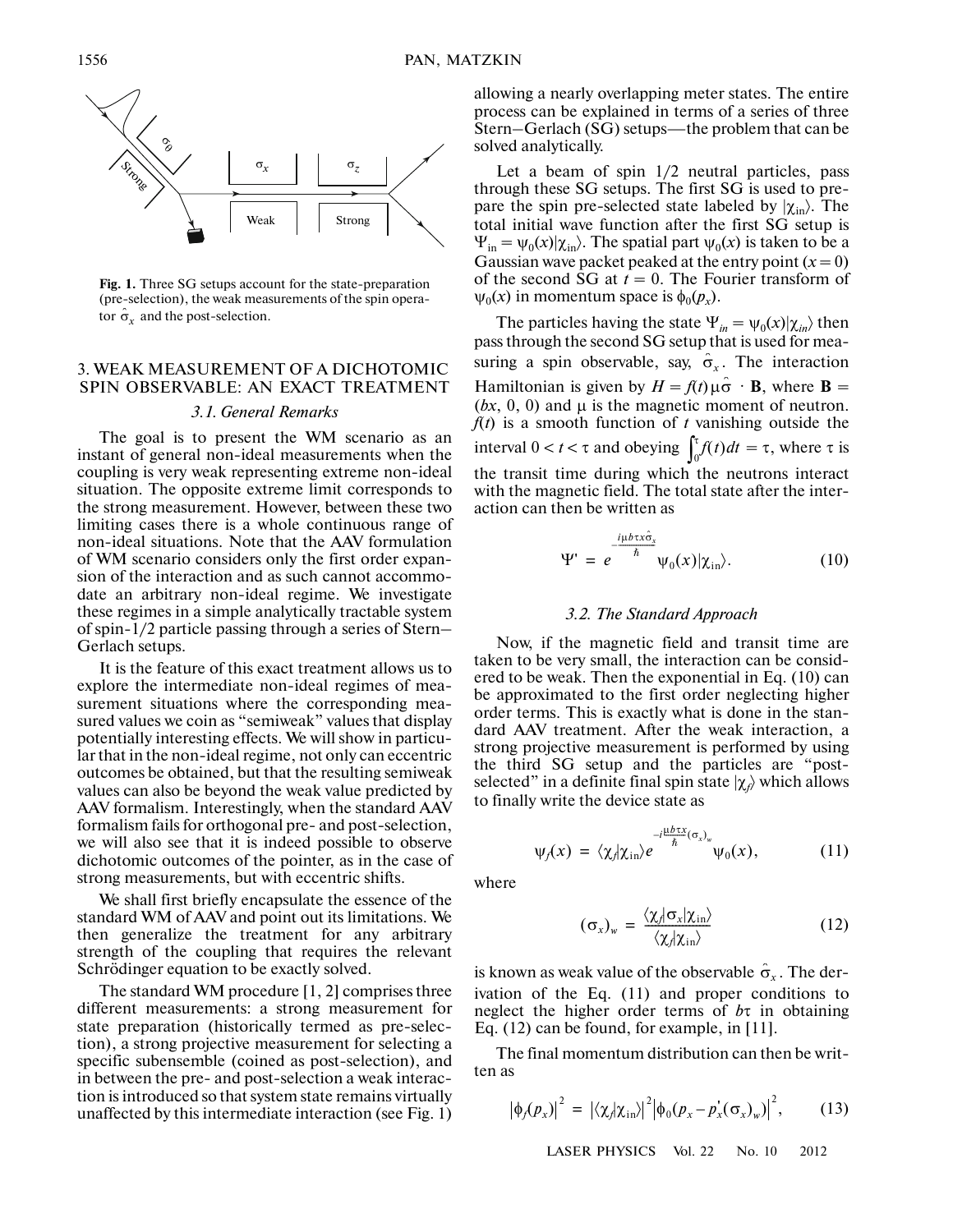where  $|\langle \chi_A | \chi_{\text{in}} \rangle|^2$  is the probability of successful postselection and  $p_x' = \mu b\tau$ . Note that, the final pointer position in momentum space is shifted by an amount  $(\sigma_x)_{\psi} p'_x$  while in strong measurement the expected shift are  $\pm p_x^{\prime}$ , corresponding to the eigenvalues  $\pm 1$  of  $\hat{\sigma}_x$ . Note that,  $(\sigma_x)_w$  can be very large depending upon the pre- and post-selection.

For example, if  $|\chi_{in}\rangle = |\hat{\phi}|_0 = \cos{\frac{\theta}{2}} |\hat{\phi}|_z + \sin{\frac{\theta}{2}} |\hat{\phi}|_z$ and  $|\chi_j\rangle = |\uparrow\rangle_z$ , then from Eq. (12) we obtain  $(\sigma_x)_{w} =$ tan $\theta/2$  which tends to infinity if  $\theta$  tends to  $\pi/2$ .  $\frac{\theta}{2}$  |  $\uparrow$  z + sin  $\frac{\theta}{2}$  $\frac{1}{2}$ 

Note that, the standard WM involves a drastic approximations which is valid only for very weak cou pling and the extension of this approach to the inter mediate or strong regimes of coupling is not possible. These intermediate non-ideal regimes that can be referred as "semi-weak" situations are considered in the following Section that requires the exact solutions of the relevant Schrödinger equations involved in the setup.

#### *3.3. Exact Treatment*

We first give the exact solution for a non-ideal SG setup, that is solving the coupled Schrödinger equa tions for a wave packet of a spin 1/2 particle without making any specific assumptions for the coupling strength and the device states. In order to quantify the strength of a given measurement we introduce a cru cial quantity is the overlap *I* of the wave packets (recall the wave packets play here the role of the device states). The value of *I* is bounded by 0 and 1, so that  $I \rightarrow 0$  yields the strong ideal measurement regime, while  $I \rightarrow 1$  corresponds to the standard WM scheme. Any other value of *I* corresponds to non-ideal measurements. We shall illustrate different types of behavior of the pointer indicating one or several semi weak values, semiweak values beyond or between the eigenvalues, exact weak values for orthogonal pre- and post-selection.

**3.3.1. Schrödinger equations.** Following the same setup given by Fig. 1 we consider that the initial spin state is given by omitting the state preparation proce dure. Let us consider a beam of particles, passing through the second SG setup be represented by the total wave function

$$
\Psi(\mathbf{x}, t=0) \equiv \psi_0(\mathbf{x}) | \hat{\mathsf{T}} \rangle_{\theta}, \tag{14}
$$

where  $|\uparrow\rangle_{\theta}$  is the initial state of the system (i.e., the spin). The spatial wave function  $\psi_0(\mathbf{x})$  corresponds to a Gaussian wave packet which is initially peaked at  $\mathbf{x} =$ 0 at  $t = 0$ , given by

$$
\Psi_0(\mathbf{x}) = \frac{1}{(2\pi\delta^2)^{3/4}} \exp\left(-\frac{\mathbf{x}^2}{4\delta^2} + i\frac{p_y y}{\hbar}\right),\tag{15}
$$

LASER PHYSICS Vol. 22 No. 10 2012

where  $\delta$  is the initial width of the wave packet. The wave packet moves along the  $+y$  axis with the initial momentum  $p_y$  (see Fig. 1). The inhomogeneous magnetic field<sup>2</sup>  $\mathbf{B} = (bx, 0, 0)$  is directed along the *x*-axis and confined between  $y = 0$  and  $y = d$ . The interaction Hamiltonian is  $H_i = \mu \hat{\sigma} \cdot \mathbf{B}$  where as above  $\mu$  is the magnetic moment of the neutron. As the wave packet propagates through the SG magnet, in addition to the  $+y$  axis motion, the particles gain momentum along  $\pm$ *x*-axis due to the interaction of their spins with the field. Similar to Eq. (6), the system-device entangled state at  $\tau$  is given by

$$
\Psi(\mathbf{x}, \tau) = \alpha_+ \psi_{+x}(\mathbf{x}, \tau) \otimes |\mathbf{1}\rangle_x + \alpha_- \psi_{-x}(\mathbf{x}, \tau) \otimes |\psi_{\lambda},
$$
\n(16)

where the device states  $\psi_{+x}(x, \tau)$  and  $\psi_{-x}(x, \tau)$  are the two components of the spinor  $\psi = \begin{pmatrix} \psi_+ \\ \psi_- \end{pmatrix}$  which satisfies the Pauli equation and  $\alpha_{+} = \frac{1}{4\pi}$ 2  $\frac{1}{5} \left( \cos \frac{\theta}{2} \right)$  $\cos\frac{\theta}{2} + \sin\frac{\theta}{2}$  $\left(\cos\frac{\theta}{2} + \sin\frac{\theta}{2}\right)$ 

and  $\alpha_{-} = \frac{1}{\epsilon} \left( \cos \frac{\theta}{2} - \sin \frac{\theta}{2} \right)$ . The reduced density 2  $\frac{1}{5} \left( \cos \frac{\theta}{2} \right)$  $\left(\cos\frac{\theta}{2} - \sin\frac{\theta}{2}\right)$ 

matrix of the system in the *x*-basis representation can be written as

$$
\rho_s = \begin{pmatrix} \alpha^2 & \alpha \beta I \\ \alpha \beta I^* & \beta^2 \end{pmatrix}, \tag{17}
$$

where *I* is the overlap

$$
I = \int_{V} \psi_{+x}^{*}(\mathbf{x}, \tau) \psi_{-x}(\mathbf{x}, \tau) d^{3}x \qquad (18)
$$

that quantifies the weakness of the measurement. The inner product *I* is in general complex but here in our case *I* is always real and positive. The value of the *I* can range from 0 to 1 depending upon the choices of the relevant parameters, such as, the magnitude of the magnetic field (*b*), the width of the initial wave packet (δ) and the transit time through the field region within the SG setup  $(\tau)$ . We calculate the analytical expressions of  $\psi_{+x}(x, \tau)$  and  $\psi_{-x}(x, \tau)$  by solving relevant Schrödinger equations.

This form of magnetic field is unphysical as it does not satisfy the Maxwell equation  $\nabla \cdot \mathbf{B} = 0$ . We need at least another component to make it divergence free [34]. However on average the effect of these additional field components can be neglected under proper circumstances, resulting in this effective field usu ally found in textbooks and also employed in [1, 13].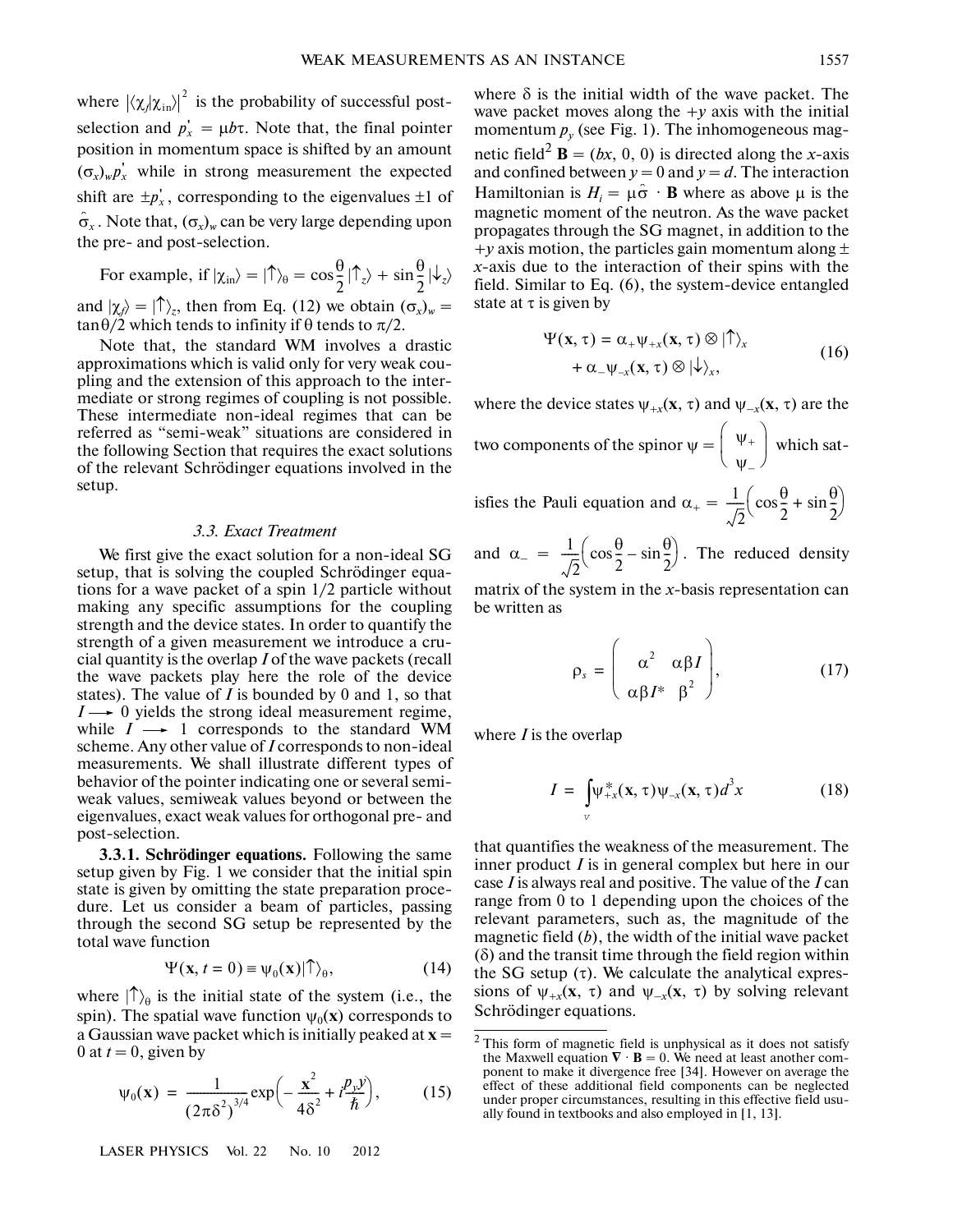The two-component Pauli equation for  $\psi_{+x}$  and <sup>ψ</sup><sup>⎯</sup>*x* can then be written

$$
i\hbar \frac{\partial \psi_{+x}}{\partial t} = -\frac{\hbar^2}{2m} \nabla^2 \psi_{+x} + \mu bx \psi_{+x}, \tag{19}
$$

$$
i\hbar \frac{\partial \psi_{-x}}{\partial t} = -\frac{\hbar^2}{2m} \nabla^2 \psi_{-x} - \mu b x \psi_{-x}.
$$
 (20)

The solutions of the above two equations at  $t = \tau$  upon exiting the SG are as follows (for a detailed derivation, see [34])

$$
\psi_{+x}(\mathbf{x}; \tau) = \frac{1}{(2\pi\delta^2)^{\frac{3}{4}}}
$$
  
\n
$$
\times \exp\left[-\frac{z^2 + (y - \frac{p_y \tau}{m})^2 + (x - \frac{p_x^2 \tau}{2m})^2}{4\delta^2}\right]
$$
  
\n
$$
\times \exp\left[i\left(-\Delta + (y - \frac{p_y \tau}{2m})\frac{p_y}{\hbar} + \frac{p_x^2 \tau}{\hbar}\right]\right],
$$
  
\n
$$
\psi_{-x}(\mathbf{x}; \tau) = \frac{1}{(2\pi\delta^2)^{\frac{3}{4}}}
$$
  
\n
$$
\times \exp\left[-\frac{z^2 + (y - \frac{p_y \tau}{m})^2 + (x + \frac{p_x^2 \tau}{2m})^2}{4\delta^2}\right]
$$
  
\n
$$
\times \exp\left[i\left(-\Delta + (y - \frac{p_y \tau}{2m})\frac{p_y}{\hbar} - \frac{p_x^2 \tau}{\hbar}\right]\right],
$$
  
\n(22)

where  $\Delta = \frac{p_x^2 \tau}{\epsilon_0 r}$ ,  $p_x' = \mu b \tau$ , and the spreading of the wave packet is neglected throughout the evolution.  $\frac{p_x}{6m\hbar}$ ,  $p_x$ 

Here  $\psi_{+x}(\mathbf{x}, \tau)$  and  $\psi_{-x}(\mathbf{x}, \tau)$  representing the spatial wave functions at  $\tau$  correspond to the spin states  $|\uparrow\rangle$ <sub>*x*</sub> and  $|\downarrow\rangle$ <sub>*x*</sub> respectively, with the average momenta  $\langle \hat{p} \rangle_{\uparrow}$  and  $\langle \hat{p} \rangle_{\downarrow}$  , where  $\langle \hat{p} \rangle_{\uparrow\downarrow} = (\pm p_x^{\dagger}, p_y, 0)$ . Within the magnetic field the neutrons gain the same magnitude of momentum  $p'_x = \mu b\tau$  but the directions are such that the particles with eigenstates  $|\uparrow\rangle_x$  and  $|\downarrow\rangle_x$  get the drift along  $+x$ -axis and  $-x$ -axis respectively, while the y-axis momenta remain unchanged.

From these analytical expressions of  $\psi_{+x}(\mathbf{x}, \tau)$  and  $\psi_{-x}(\mathbf{x}, \tau)$  given by Eqs. (21) and (22) it is straightforward to compute the inner product  $I$  [Eq. (18)] given by

$$
I = \exp\left(-\frac{\mu^2 b^2 \tau^4}{8m^2 \delta^2} - \frac{2\mu^2 b^2 \tau^2 \delta^2}{\hbar^2}\right),\tag{23}
$$

which explicitly depends upon the choices of the parameters *b*,  $\delta$ , and τ.

Now, in order to post-select the particles in the state  $|\uparrow\rangle$ <sub>z</sub> we consider immediately after the wavepacket exits the second SG setup a subsequent strong measurement of the spin observable  $\hat{\sigma}_z$ . In peinciple, the knowledge of the exact solutions allow to treat the strong and weak SG measurements on the same foot ing. But, as observed earlier the explicit description of this strong measurement in terms of meter states is equivalent to the usual projection and thus omitting here. Projecting 〈↑*z*| and integrating out the *y* and *z* components of the wavepacket as they do not play any significant role (see, [11]); yields

$$
\psi_{\text{post}}(x,\tau) = \frac{1}{\sqrt{2}} [\alpha_+ \psi_{+x}(x,\tau) + \alpha_- \psi_{-x}(x,\tau)]. \quad (24)
$$

The corresponding momentum space wave function is

$$
\phi_{\text{post}}(p_x, \tau) = \frac{1}{\sqrt{2}} [\alpha_+ \phi_{+x}(p_x, \tau) + \alpha_- \phi_{-x}(p_x, \tau)], \quad (25)
$$

where  $\phi_{\pm x}$  are obtained by taking the Fourier transform of Eqs. (21), (22) leaving out the *y* and *z* dependent parts, yielding,

$$
\phi_{\pm x}(p_x, \tau) = \phi_0(p_x \mp p_x')
$$
  
 
$$
\times \exp\left(-\frac{ip_x^2 \tau}{2m\hbar} \pm \frac{ip_x p_x^2 \tau}{2m\hbar} - \frac{i\mu^2 b^2 \tau^3}{6m\hbar}\right),
$$
 (26)

where with  $\phi_0(p_x)$  is the initial momentum wave function.

The post-selected momentum wave function given by Eq. (25) is general in that no restriction on the cou pling constant or on the width of the probe states have been introduced. We can now look at the device's momentum distribution in different regimes that will be characterized by the value of *I*.

**3.3.2. Strong measurement limit:**  $I \approx 0$ **. Let the rel**evant parameters  $(b, \delta, \text{ and } \tau)$  are so chosen so that  $I \rightarrow 0$ . In this case there is no common subspace for  $\psi_{+x}(p_x, \tau)$  and  $\psi_{-x}(p_x, \tau)$ : each of the corresponding distributions is correlated with  $\hat{\sigma}_x = +1$  and  $-1$  rexpectively (see Fig. 2a).

**3.3.3. Standard weak measurement limit:**  $I \approx 1$ . The opposite limiting situation of strong measurement is WM—the extreme case of non-ideal measurement. We can chose the above parameters such that  $I \approx 1$  is obtained, i.e.,  $\psi_{+x}(p_x, \tau)$  and  $\psi_{-x}(p_x, \tau)$  are nearly same implying the coherence in the system is mostly unaf fected. There is hardly any correspondence between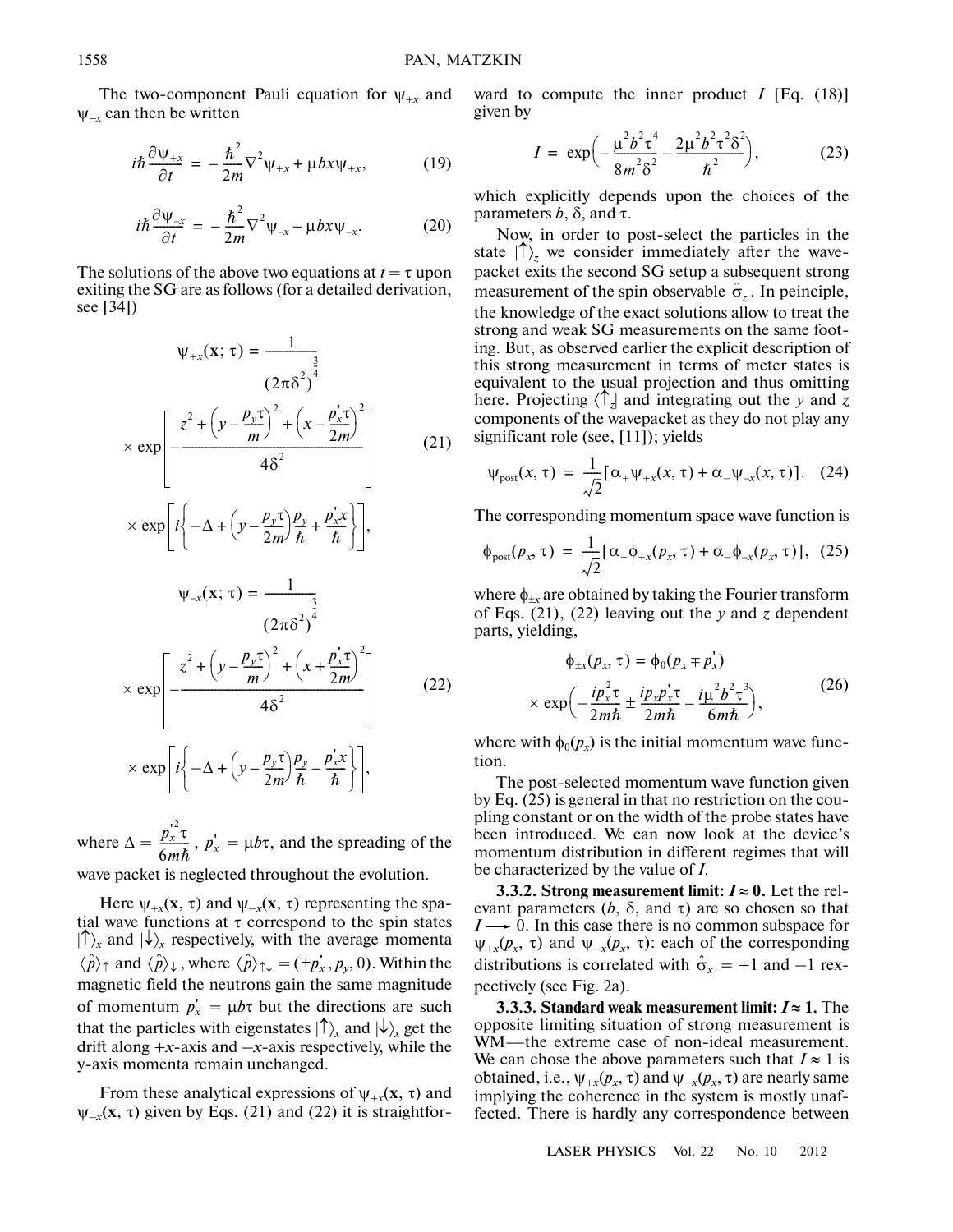

**Fig. 2.** The momentum distribution  $|\phi_{post}(p_x, \tau)|^2$  (Eq. (25)) is plotted for four different values of the inner product (*I*) depending upon the suitable choices of the parameters. Here,  $(a, d)$  represents the strong and weak measurements, and  $(b, c)$  correspond the semiweak measurement situations. The weak value is  $(\sigma_x)_w = 11.1$  for  $\theta = 169^\circ$ .

the system and the device states. A simple calculation shows that this is WM scheme proposed by AAV. For this, let us start with the pointer position space wave function given by Eqs.  $(21)$ ,  $(22)$  since the coupling is employed between the spin and the position variable. If the parameters  $b$  and  $\tau$  are sufficiently small the value of *I* could be close to unity for a fixed  $\delta$  and then the higher order terms of *b*τ can be neglected keeping only first order term. We can then write the states  $\psi_{\pm x}(\mathbf{x}; \tau)$  given by Eqs.(21), (22) as follows

$$
\psi_{\pm x}(x;\,\tau) \approx \psi_0(x)(1 \pm i p_x^{\prime} x/\hbar). \tag{27}
$$

In this limit Eq. (24) becomes

$$
\psi_{\text{post}}(x,\tau) \approx \frac{\psi_0(x)}{\sqrt{2}} \big[ \alpha_+(1 + ip_x^{\dagger} x/\hbar) + \alpha_-(1 - ip_x^{\dagger} x/\hbar) \big].
$$

Putting the values of  $\alpha_+$  and  $\alpha_-$ , and simplifying we get

$$
\psi_{\text{post}}(x,\tau) \approx \cos\frac{\theta}{2}\psi_0(x)\exp\left(ip_x^{\dagger}x\tan\frac{\theta}{2}/\hbar\right). \tag{28}
$$

The Fourier transform of Eq. (28) gives the pointer wave function in momentum space yielding the distri bution

$$
|\phi_j(p_x)|^2 \approx \cos^2 \frac{\theta}{2} \left| \phi_0 \left( p_x - p_x^{\dagger} \tan \frac{\theta}{2} \right) \right|^2 \tag{29}
$$

LASER PHYSICS Vol. 22 No. 10 2012

which exactly matches the Eq. (13) of the standard WM formulation identifying  $\cos^2 \frac{\theta}{2}$  and  $\tan \frac{\theta}{2}$  as postselection probability and weak value respectively, depicted in Fig. 2d.  $\frac{\theta}{2}$  and tan  $\frac{\theta}{2}$  $\frac{0}{2}$ 

**3.3.4. Non-Ideal Measurement and the "Semi- Weak" Regime:**  $0 < I < 1$ **. The AAV formalism cannot** accommodate the measurement of general non-ideal situation. When the value of *I* lies in the intermediate range  $0 < I < 1$  a partial coherence is present in the meter states therefore displaying an interference between the overlapping meter wavefunctions. Since the pointer behavior depends on the resultant interfer ence, by monitoring *I*, eccentric pointer shifts that we call "semiweak values" can be obtained in this inter mediate range. Depending on the resulting interfer ence, the pointer distribution can have two maximum, one of which can be beyond the standard weak value derived from Eq. (12). From Fig. 2c, it can be seen that the distribution is peaked at  $-12.2$  but the weak value is 11.1. Other behaviors of the pointer can be obtained, in particular profiles with two maxima, similar to the two peaks that characterize the strong limit, but with the maxima shifted far from the eigenvalues (Fig. 2b).

**3.3.5. Exact weak values.** As mentioned earlier that standard AAV formalism has a limitation that when the pre- and post-selected states are orthogonal the weak value given by Eq. (12) is undefined. This undef initeness stems from partially expanding the exponen-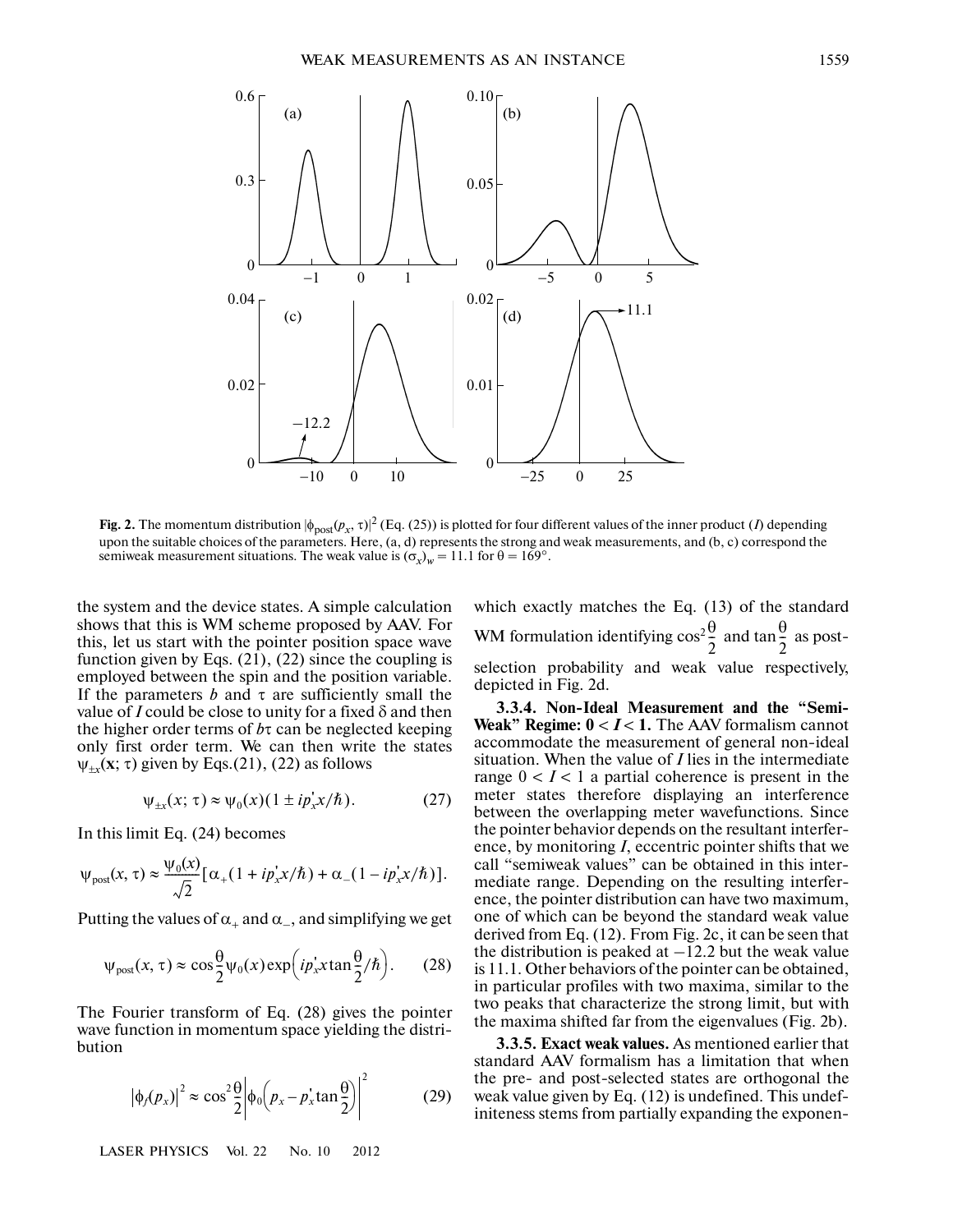

**Fig. 3.** The momentum distribution  $|\phi_{\text{post}}(p_x, \tau)|^2$ (Eq. (30)) is plotted when  $I \approx 1$  but the pre- and postselected states are orthogonal—a situation in which the standard weak value is undefined.

tial after the post-selection. However, following our treatment we found that even in the WM regime when  $I \approx 1$ . pointer shifts can be obtained leading to the exact weak values. In this situation, the post-selected meter state in momentum space is given by

$$
\phi_{\text{post}}(p_x, \tau) = \frac{1}{\sqrt{2}} [\phi_{+x}(p_x, \tau) - \phi_{-x}(p_x, \tau)]. \quad (30)
$$

Figure 3 shows the exact meter momentum distribu tion for orthogonal pre and post-selected states, for parameters near the  $I \approx 1$  limit. A shifted distribution displaying an eccentric maximal value—the "exact" weak value—of the type usually encountered in the WM limit, can be observed. Note that the exact weak value is perfectly finite whereas from the definition given by Eq. (12) one might be tempted to conclude (incorrectly as this would violate the conditions under which the AAV approximation holds) that the weak value can be arbitrarily large as the pre and post selected states become orthogonal.

## 4. APPLICATIONS

We shall consider two applications of our exact treatment that may be of interest in quantum informa tion. By using the entangled EPR-Bohm singlet state we point out an ambiguity that can arise if one uses AAV's approach to encounter this type of situation which goes away if one considers exact treatment. In an another example we discuss the usefulness of the exact treatment in quantum games related to the issue of distinguishing differently prepared mixed state hav ing same density matrix.

## *4.1. EPR-Bohm State and Ambiguities of the Usual Approach*

Let us assume an EPR-Bohm singlet state as an ini tial state of a 2 particles system is

$$
|\phi(t=0)\rangle = [|+v\rangle|+v\rangle - |-v\rangle|+v\rangle]|w^{1}\rangle|w^{2}\rangle, \quad (31)
$$

where  $|\psi^{1,2}\rangle$  are the spatial wavefunctions of particles 1 and 2, taken to be Gaussians with an initial momen tum along opposite directions. Because of rotational invariance of the singlet state, the choice of  $\nu$  can be taken to be arbitrary and the measurement results should not depend on that arbitrary choice.

Now consider the following setup. The source emits the particles at  $t = 0$  and they fly apart along two opposite directions. Alice makes a WM of a spin observable  $\hat{\sigma}_a^1$  on particle 1 along the axis  $\hat{\bf{a}}$  and Bob performs a WM of spin observable on particle 2  $\hat{\sigma}_b^2$ along some axis  $\hat{\mathbf{b}}$ . The wavefunction given by Eq. (31) becomes

$$
|\phi(t > \tau)\rangle = \exp(-i\hat{\sigma}_a^1 \hat{x}^1)|+v\rangle|\psi^1\rangle
$$
  
 
$$
\otimes \exp(-i\hat{\sigma}_b^2 \hat{x}^2)|-v\rangle|\psi^2\rangle
$$
 (32)

$$
-\exp(-i\hat{\sigma}_a^1\hat{x}^1)|-v\rangle|\psi^1\rangle \otimes \exp(-i\hat{\sigma}_b^2\hat{x}^2)|+v\rangle|\psi^2\rangle. (33)
$$

Finally, Alice and Bob post-select along  $|u\rangle$  and  $|w\rangle$ respectively. We shall now see the final pointer state by using both AAV formalism and our exact treatment.

**4.1.1. Pointer wavefunction using AAV formalism.** After post-selection, following the method adopted in AAV formulation the post-selected pointer wavefunc tion can be written as

$$
\langle u | \langle w | \phi(t > \tau) \rangle = \langle u | + w \rangle \langle w | - v \rangle
$$
  
\n
$$
\times \exp\left(-i\hat{x} \frac{\langle u | \hat{\sigma}_a^1 | + v \rangle}{\langle u | + v \rangle}\right) |\psi^1 \rangle \exp\left(-i\hat{x} \frac{\langle w | \hat{\sigma}_b^2 | - v \rangle}{\langle w | - v \rangle}\right) |\psi^2 \rangle
$$
  
\n
$$
-\langle u | - v \rangle \langle w | + v \rangle \exp\left(-i\hat{x} \frac{\langle u | \hat{\sigma}_a^1 | - v \rangle}{\langle u | - v \rangle}\right) |\psi^1 \rangle
$$
  
\n
$$
\times \exp\left(-i\hat{x} \frac{\langle w | \hat{\sigma}_b^2 | + v \rangle}{\langle w | + v \rangle}\right) |\psi^2 \rangle.
$$
 (34)

Now comes the crucial point. Since  $\nu$  is arbitrary, we can in principle, choose  $v = w$  so that Eq. (34) can be written as

$$
\langle u|\langle w|\phi(t>\tau)\rangle = -\langle u| - w\rangle \exp\left(-i\hat{x}^1 \frac{\langle u|\hat{\sigma}_a^1| - w\rangle}{\langle u| - w\rangle}\right)|\psi^1\rangle
$$
\n
$$
\times \exp(-i\hat{x}^2 \langle w|\hat{\sigma}_b^2|w\rangle)|\psi^2\rangle.
$$
\n(35)

LASER PHYSICS Vol. 22 No. 10 2012

 $\ddot{\phantom{1}}$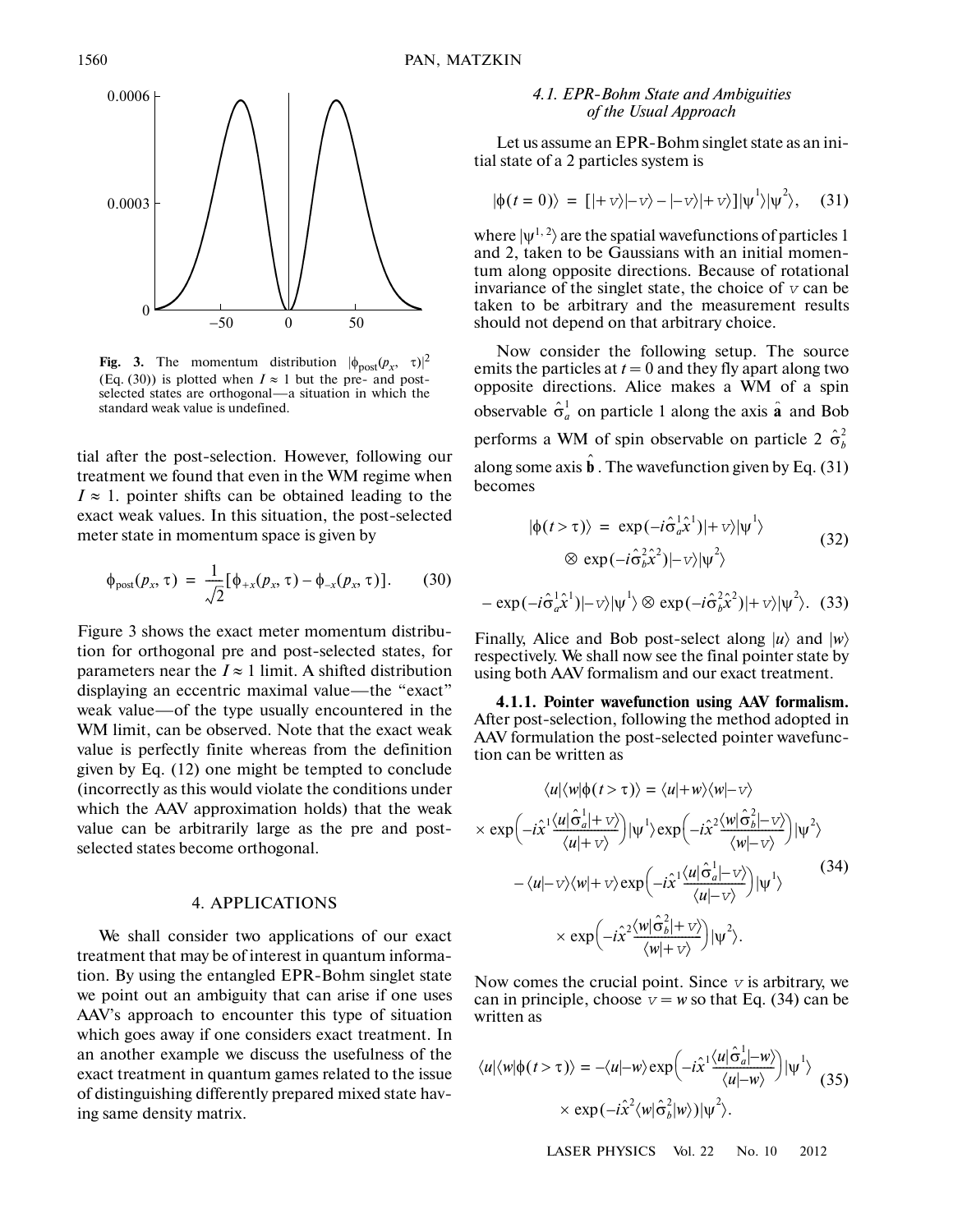Instead of choosing  $v = w$  we could also take  $v = u$ , and in that case Eq. (34) is of the form

$$
\langle u | \langle w | \phi(t > \tau) \rangle = \langle w | -u \rangle \exp(-i\hat{x}^1 \langle u | \hat{\sigma}_a^1 | u \rangle) | \psi^1 \rangle
$$
  
 
$$
\times \exp\left(-i\hat{x}^2 \frac{\langle w | \hat{\sigma}_b^2 | -u \rangle}{\langle w | -u \rangle} \right) | \psi^2 \rangle.
$$
 (36)

The pointer behaviors according to Eqs. (35) and (36) are different, since according to Eq. (35) Alice's pointer would indicate the weak value  $\frac{\langle u | \hat{\sigma}_a^1 | - w \rangle}{\langle u | - w \rangle}$ , and Bob's pointer the mean value  $cos(w - b)$ , whereas fol-

lowing Eq. (36). Alice's pointer would indicate  $cos(u - a)$  and Bob's measuring device would yield a

weak value  $\frac{\langle w | \hat{\sigma}_b^2 | -u \rangle}{\langle w | -u \rangle}$ . Of course, for choosing the

post-selected ensemble, Alice and Bob need to com municate (since Alice needs to know, for each event u that she registers, that Bob did obtain *w*), but the dis crepancy between Eqs. (35) and (36) is relative to the *same* post-selected ensembles. This discrepancy will not arise if exact treatment is invoked instead of WM as given below.

**4.1.2. Pointer wavefunction using exact treatment.** Let us now examine the above setup using our exact treatment. The first step in an exact treatment is to write the Eq. (31) in terms of the basis of  $\hat{\sigma}_a^1$  and  $\hat{\sigma}_b^1$ . Writing Eq. (31) in those basis and rearranging we obtain

$$
|\phi(t > \tau)\rangle = \sin\left(\frac{b-a}{2}\right) \exp(-i\hat{\sigma}_a^1 \hat{x}^1)|+a\rangle|\psi^1\rangle
$$
  
\n
$$
\otimes \exp(-i\hat{\sigma}_b^2 \hat{x}^2)|+b\rangle|\psi^2\rangle
$$
  
\n
$$
+\cos\left(\frac{b-a}{2}\right) \exp(-i\hat{\sigma}_a^1 \hat{x}^1)|+a\rangle|\psi^1\rangle
$$
  
\n
$$
\otimes \exp(-i\hat{\sigma}_b^2 \hat{x}^2)|-b\rangle|\psi^2\rangle
$$
  
\n
$$
-\cos\left(\frac{b-a}{2}\right) \exp(-i\hat{\sigma}_a^1 \hat{x}^1)|-a\rangle|\psi^1\rangle
$$
  
\n
$$
\otimes \exp(-i\hat{\sigma}_b^2 \hat{x}^2)|+b\rangle|\psi^2\rangle
$$
  
\n
$$
+\sin\left(\frac{b-a}{2}\right) \exp(-i\hat{\sigma}_a^1 \hat{x}^1)|-a\rangle|\psi^1\rangle
$$
  
\n
$$
\otimes \exp(-i\hat{\sigma}_b^2 \hat{x}^2)|-b\rangle|\psi^2\rangle.
$$

Note that, this last expression does not depend on v. But, at this stage there is no point in applying the WM formalism—there are no more 'weak values' to com pute in this last expression, in which the resolution of the identity in the WM basis was introduced, so that,

LASER PHYSICS Vol. 22 No. 10 2012

for example,  $\exp(-i \hat{\sigma}_a^{\dagger} \hat{x}^1)|\pm a\rangle = \exp(\mp i \hat{x}^1)|\pm a\rangle$ . Postselecting on  $|u\rangle$  and  $|w\rangle$  we have

$$
\langle u | \langle w | \phi(t > \tau) \rangle = \langle u | + a \rangle \exp(-i\hat{x}^1) | \psi^1 \rangle
$$
  
\n
$$
\times \left[ \sin\left(\frac{b-a}{2}\right) \langle w | + b \rangle \exp(-i\hat{x}^2) | \psi^2 \rangle + \cos\left(\frac{b-a}{2}\right) \langle w | - b \rangle \exp(i\hat{x}^2) | \psi^2 \rangle \right]
$$
(38)  
\n
$$
+ \langle u | - a \rangle \exp(i\hat{x}^1) | \psi^1 \rangle \left[ -\cos\left(\frac{b-a}{2}\right) \langle w | + b \rangle \exp(-i\hat{x}^2) | \psi^2 \rangle \right]
$$

$$
+\sin\left(\frac{b-a}{2}\right)\langle w|-\overline{b}\rangle\exp(i\hat{x}^2)|\psi^2\rangle\bigg].
$$

Crucially, the post-selection yields an entangled state of the meters naturally expressed in the WM basis instead of separable state obtained using the standard WM techniques. Note that if Alice's measurement is ideal—in the sense that the momentum wavepackets obtained by the Fourier transform of  $exp(-i\hat{x}^1)|\psi|^2$ and  $\exp(i\hat{x}^1)|\psi^1\rangle$  do not overlap—she can correlate her meter with the WMs detected by Bob (alternatively she obtains the same by post-selecting along  $u = \pm at$ ). Bob's WMs depend on *a*, something that is ambiguous if one employs the AAV formalism.

#### *4.2. Quantum Games*

Another illustration of the practical usefulness of the scheme employing exact weak values in a context of interest to quantum information tasks is in applica tions to quantum games [35]. Consider the following situation: Alice prepares neutral spin 1/2 particles in some state, either  $\rho_x$  or  $\rho_z$  and sends them to Bob, whose goal is to guess the state. According to elemen tary quantum mechanics the spin density matrices

$$
\rho_x = \frac{1}{2} |\hat{\mathsf{T}}_x \rangle \langle \hat{\mathsf{T}}_x | + \frac{1}{2} |\hat{\mathsf{T}}_x \rangle \langle \hat{\mathsf{T}}_x |
$$
 (39)

and

$$
\rho_z = \frac{1}{2} |\hat{\mathsf{T}}_z\rangle \langle \hat{\mathsf{T}}_z| + \frac{1}{2} |\hat{\mathsf{T}}_z\rangle \langle \hat{\mathsf{T}}_z|
$$
 (40)

are identical and thus undistinguishable. We impose an additional condition: we assume Alice sends succes sive spins of alternate signs, i.e., Alice sends either  $\xi =$  $\{|\uparrow_x\rangle, |\downarrow_x\rangle, |\uparrow_x\rangle, |\downarrow_x\rangle...\}$  or  $\zeta = \{|\uparrow_z\rangle, |\downarrow_z\rangle, |\uparrow_z\rangle, |\downarrow_z\rangle...\}$ each of the sets ξ and ζ giving rise to a specific realiza tion of  $\rho_x$  or  $\rho_z$ , respectively. Bob must guess as fast as possible, that is by processing the lowest number of particles, whether Alice is sending ξ or ζ.

With strong measurements, the best Bob can do is to measure either  $\hat{\sigma}_x$  or  $\hat{\sigma}_z$  and examine whether two successive measurements have identical signs. Sup-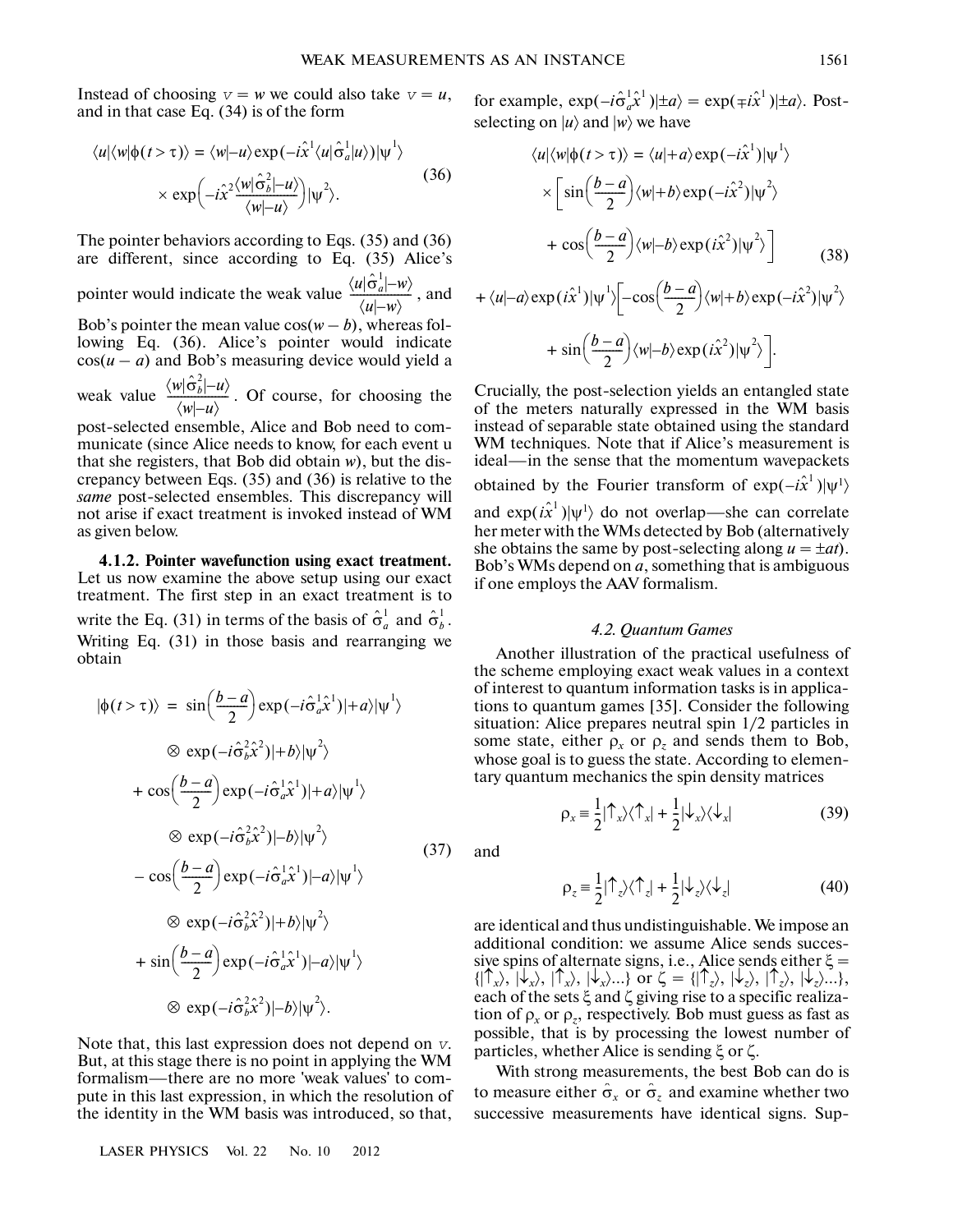

**Fig. 4.** Meter distribution (in arbitrary units) for a standard weak measurement of  $\hat{\sigma}_x$  (see text). The solid (online red) curve corresponds to ξ, while the dashed (online blue) curve corresponds to ζ.

pose for instance Bob chooses to measure  $\hat{\sigma}_x$ ; the pointer displays two sharp peaks, corresponding to positive and negative outcomes for the spin projection along *x*. Hence if ξ is sent the sign of successive out comes will alternate, whereas if ζ is sent each outcome is equiprobable. So Bob's strategy will be to observe whether the consecutive measurements have alternat ing outcomes, in which case he will conclude it is likely Alice is sending ξ. Indeed denoting by *k* the number of particles that have already been seen to be displaying an alternate series, the probability of con tinuing with this series for the  $(k + 1)$ th particle if  $\zeta$  has been sent becomes 2–*<sup>k</sup>* and decrease rapidly with *k*.

With standard weak measurements the problem for Bob is that he ignores the preselected state: he must guess whether Alice is sending  $ξ$  or  $ζ$  by obtaining meter distributions that are very broad in momentum space, irrespective of the weak measurement and post selection Bob chooses. Typically all the meter distri butions have almost identical profiles, but different heights, which is how ξ and ζ can be distinguished; an example is given in Fig. 4. So despite the fact that the meter distributions will indeed be different, in practice Bob will need a great number of particles in order to discriminate ξ from ζ.

However by following the exact treatment in the non-ideal case, Bob can set (by changing the SG mag netic field strength and passage time) the interference between the meter states in momentum space so that the detection of ξ and ζ result in probability distribu tions having distinct profiles (see Fig. 5). Moreover by weakening the coupling constant, Bob can still keep markedly different profiles in *momentum* space while obtaining non-overlapping profiles for the meter in *configuration* space. The advantage is obvious: one has exactly the same information as the one obtained with strong measurements (but in configuration space), and in addition as more particles are detected the



**Fig. 5.** Same as Fig. 4 but for an exact non-ideal measurement slightly away from the standard weak limit.

detection curve in momentum space unambiguously reveals whether ξ or ζ is being sent. It is crucial to note that the two distinctly positioned peaks visible in con figuration space are a feature of the exact solutions in the standard WM formalism the configuration space wavefunctions are identical up to some global factor.

In practice, each odd numbered result is registered separately from the even numbered events; this needs to be done simultaneously for both post-selected states. There are thus overall 4 registers (odd and even events register for each post-selected state) that count the number of events. When enough events are regis tered, simple statistical tests can be employed to fit the acquired data to one of the two curves. A typical exam ple is shown in Fig. 6, corresponding to a numerical simulation of the game for a non-ideal measurement of  $\hat{\sigma}_x$  followed by a post-selection along an angle  $\theta =$ 235°. In the standard WM limit, Fig. 6a shows Bob's data acquisition for  $N = 20$  odd events (generated randomly by computer simulation) along this post-selec tion angle when Alice has actually sent ξ. Figure 6b shows Bob's data acquisition for 20 odd events had Alice sent ζ. Bob must test the acquired data against the two theoretical curves shown in Fig. 4. For  $N = 20$ , it is not possible to discriminate between the two theo retical curves: assume Bob acquired the data shown in Fig. 6b; then the correct theoretical curve is the dashed blue line of Fig. 4. By performing a sum of squares analysis Bob cannot significantly discriminate between the two theoretical curves (the mean errors for the data acquired in Fig. 6b are 0.74 and 0.73 for the ξ and ζ curves, respectively). In the exact non ideal case, the acquired data corresponding to Figs. 6a and 6b is shown in Figs. 6c and 6d, respectively. If we assume Bob has acquired the data shown in Fig. 6d, a comparison to the theoretical curves given in Fig. 5 is statistically significant: for the same number  $N = 20$  of acquired events, testing the data against the solid red and dashed blue curves of Fig. 5 gives a mean error of 0.94 and 0.29, respectively. Note that to achieve an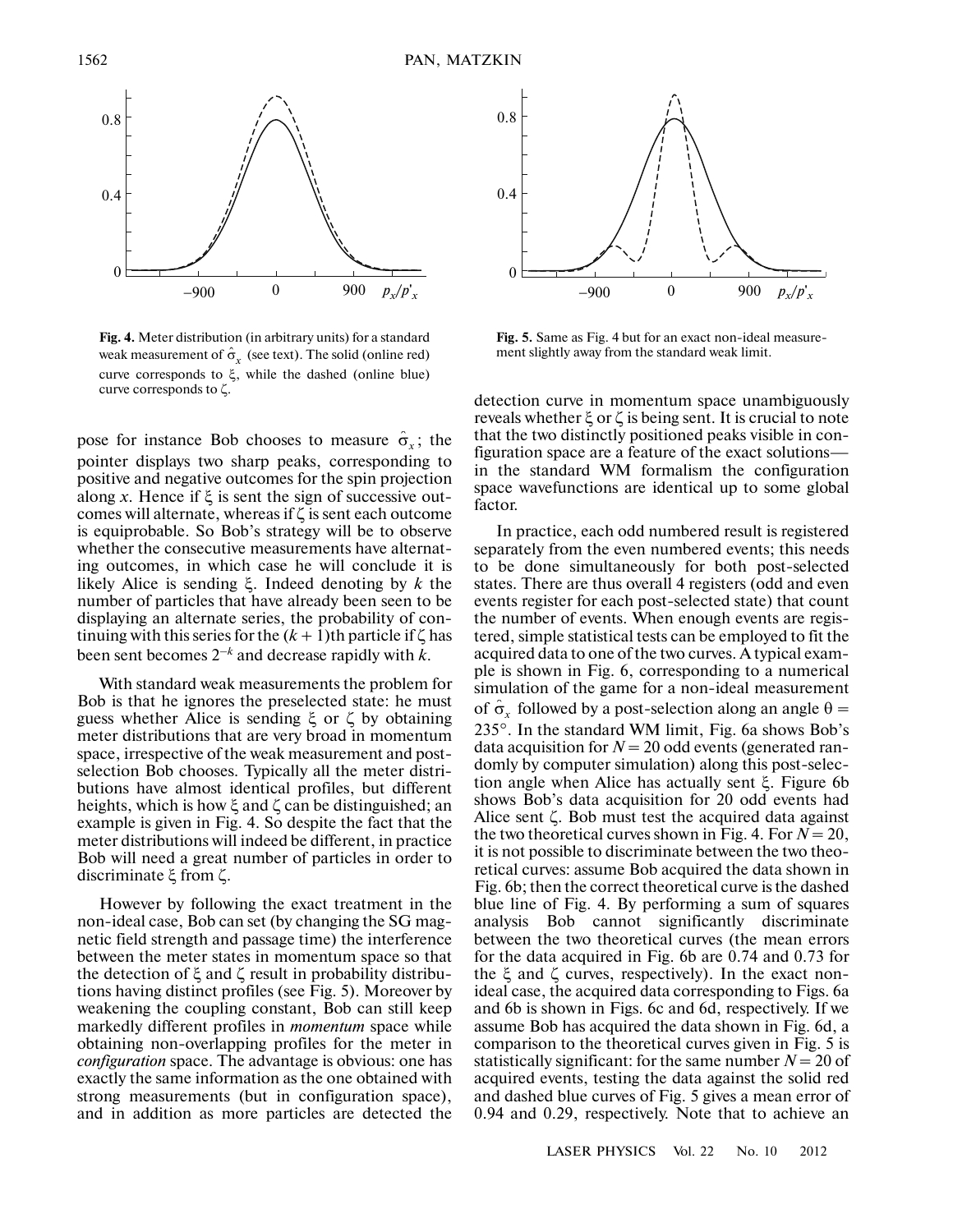

**Fig. 6.** Data acquired by Bob for  $N = 20$  odd events in the standard WM limit (a, b) and for a non-ideal measurement (c, d) allowing Bob to achieve a better guess. (a, c): Data registered when Alice sends ξ. (b, d): Data registered when Alice sends ζ.

equivalent statistical significance in the standard WM case, a far greater number of events ( $N \approx 500$ ) would be necessary.

#### 5. SUMMARY AND CONCLUSIONS

By considering the differences between ideal and non-ideal measurements in both classical and quan tum mechanics, we have introduced weak measure ments as a specific instance of a non-ideal measure ment followed by post-selection. This analysis sheds some light on the meaning of the weak measurement procedure, in particular the subtle point concerning the relation between the meter distribution and the measured system's properties. Based on an exactly solvable problem of the spin measurement in Stern- Gerlach setups, we have investigated with exact solu tions the weak, strong and the intermediate non-ideal measurement regimes. We have defined "semiweak" values that can be larger than the standard weak values, as well as "exact weak values" that can be obtained in cases in which the usual AAV formalism breaks down (such as for orthogonal pre and post-selected states). We have further seen that some ambiguities present in the standard WM formalism can be avoided with the exact treatment, and discussed the example of a quan tum game that can be played more advantageously with non-ideal rules rather than by performing weak or ideal measurements.

#### REFERENCES

1. Y. Aharonov, D. Z. Albert, and L. Vaidman, Phys. Rev. Lett. **60**, 1351 (1988).

LASER PHYSICS Vol. 22 No. 10 2012

- 2. Y. Aharonov and L. Vaidman, J. Phys., Ser. A **24**, 2315 (1991).
- 3. L. Vaidman, Found. Phys. **26**, 895 (1996).
- 4. Y. Aharonov and A. Botero, Phys. Rev., Ser. A **72**, 052111 (2005).
- 5. G. Mitchison, R. Jozsa, and S. Popescu, Phys. Rev., Ser. A **76**, 060302 (2007).
- 6. J. Tollaksen, J. Phys., Ser. A **40**, 9033 (2007).
- 7. R. Jozsa, Phys. Rev., Ser. A **76**, 044103 (2007).
- 8. N. S. Williams and A. N. Jordan, Phys. Rev. Lett. **100**, 026804 (2008).
- 9. S. Wu and Y. Li, Phys. Rev., Ser. A **83**, 052106 (2011).
- 10. K. Nakamura, A. Nishizawa, and M. K. Fujimoto, Phys. Rev., Ser. A **85**, 012113 (2012).
- 11. A. K. Pan and A. Matzkin, Phys. Rev., Ser A **85**, 022122 (2012).
- 12. Y. Shikano, in *Measurements in Quantum Mechanics*, Ed. by M. R. Pahlavani (InTech, 2012), Ch. 4.
- 13. I. M. Duck, P. M. Stevenson, and E. C. G. Sudarshan, Phys. Rev., Ser. D **40**, 2112 (1989).
- 14. N. W. M. Ritchie, J. G. Story, and R. G. Hulet, Phys. Rev. Lett. **66**, 1107 (1991).
- 15. Q. Wang, F. W. Sun, Y. S. Zhang, et al., Phys. Rev., Ser. A **73**, 023814 (2006).
- 16. G. L. Pryde, J. L. O'Brien. A. G. White, et al., Phys. Rev. Lett. **94**, 220405 (2008).
- 17. O. Hosten and P. Kwiat, Science **319**, 787 (2008).
- 18. K. Yokota, T. Yamamoto, M. Koashi, and N. Imoto, New J. Phys. **11**, 033011 (2009).
- 19. D. J. Starling, P. B. Dixon, A. N. Jordan, and J. C. Ho well, Phys. Rev., Ser. A **80**, 041803(R) (2009).
- 20. P. B. Dixon, D. J. Starling, A. N. Jordan, and J. C. Ho well, Phys. Rev. Lett. **102**, 173601 (2009).